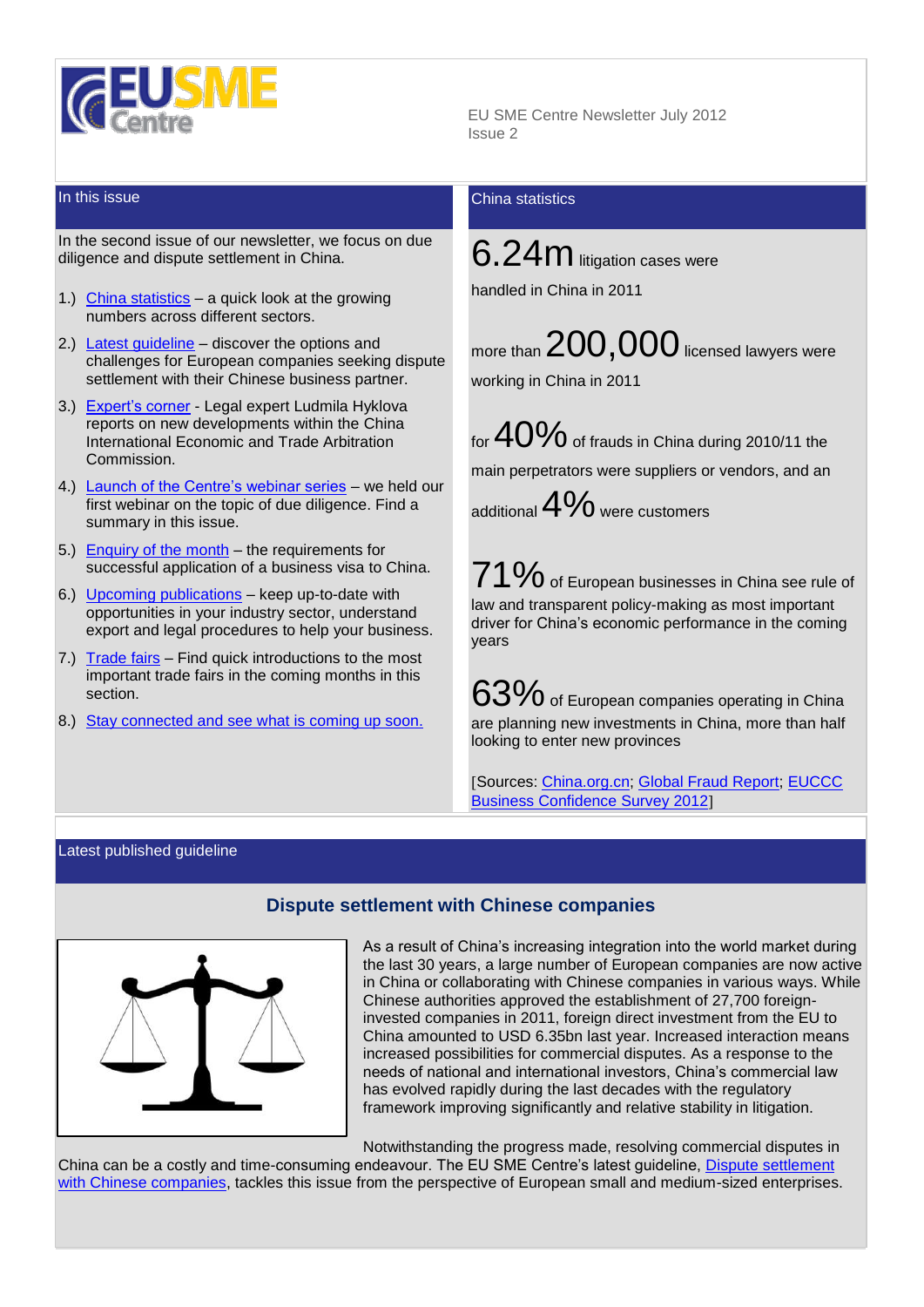There are a number of ways how to settle legal disputes within the framework of China's commercial law. The author introduces the three most common methods available (litigation, arbitration and mediation), describes the different challenges of and requirements for each method, and points to the most appropriate options depending on the circumstances of the case and the interests of the foreign party.

To download this guideline, as well as many other practical guidelines, reports and case studies visit: <www.eusmecentre.org.cn>

# <span id="page-1-0"></span>Expert's corner – update on the latest regulatory news The EU SME Centre launches its webinar series – *How*



Ludmila Hyklova – Market Access Advisor – Legal

## **Recent internal development in the CIETAC**

In May 2012, new and progressive CIETAC (China International Economic and Trade Arbitration Commission) arbitration rules came into effect (the new rules are more consistent with the international arbitration standards). Following this, but also based on discrepancies in opinion between the central CIETAC and some of its sub-commissions during the previous years, the CIETAC sub-commission in Shanghai "declared independence" and refused to be bound by the new rules. As a reaction to this, the central CIETAC authorities officially stated that there are no grounds in Chinese legislation for such disintegrating steps and the sub-commission will be held liable for the consequences. Considering the effort of the central CIETAC to improve the arbitration rules and make them more flexible for arbitration applicants, the Shanghai CIETAC reaction seems quite counterproductive.

For contract parties using arbitration as mode of dispute settlement but unable to opt for arbitration outside China, we recommend to carefully formulate the arbitration clause with an eye for detail when it comes to the place, language and rules of arbitration, the number of arbitrators etc.

For further information, feel free to "**[Ask the Expert"](http://www.eusmecentre.org.cn/ask_expert)** at **<www.eusmecentre.org.cn>**

# <span id="page-1-1"></span>*to find the right Chinese partner*

The EU SME Centre launched its first webinar on July 19<sup>th</sup> on due diligence and how to find the right Chinese business partner. Due to high demand, a second webinar on the same topic has been scheduled for August  $2^{nd}$ , so do not worry if you missed the first one, you still have a chance to join in!



55 participants from 11 countries attended the webinar lead by our legal and standards experts. After introducing the fundamental steps necessary to gauge the trustworthiness of a potential partner (i.e., checking the business licence, verifying mandatory documents and checking the financial status and operations of the company), attendees were invited to post questions.

We will be organising more webinars each month, so keep up-to-date by checking our news and [events](http://www.eusmecentre.org.cn/events) sections online. To join us on August 2<sup>nd</sup>, click [here.](https://www4.gotomeeting.com/register/152904439)

# **Other key events during the month of July**

**July 4 th, Beijing, China:** *Foreign Companies in China: the support from EU institutions and the perspective of a Portuguese law firm in Beijing*

Training in standards and conformity in the IT and food & beverages sector.

**July 10th, Crete, Greece:** *Training on "Is China on your radar?"*

Held at the "Doing business in Asian Markets: India, Taiwan, China" workshop organised by the Hellenic Federation of Enterprises Exporters' Association (SEV).

**July 19th, World Wide Web:** *How to find the right Chinese partner?*  The EU SME Centre's first Webinar.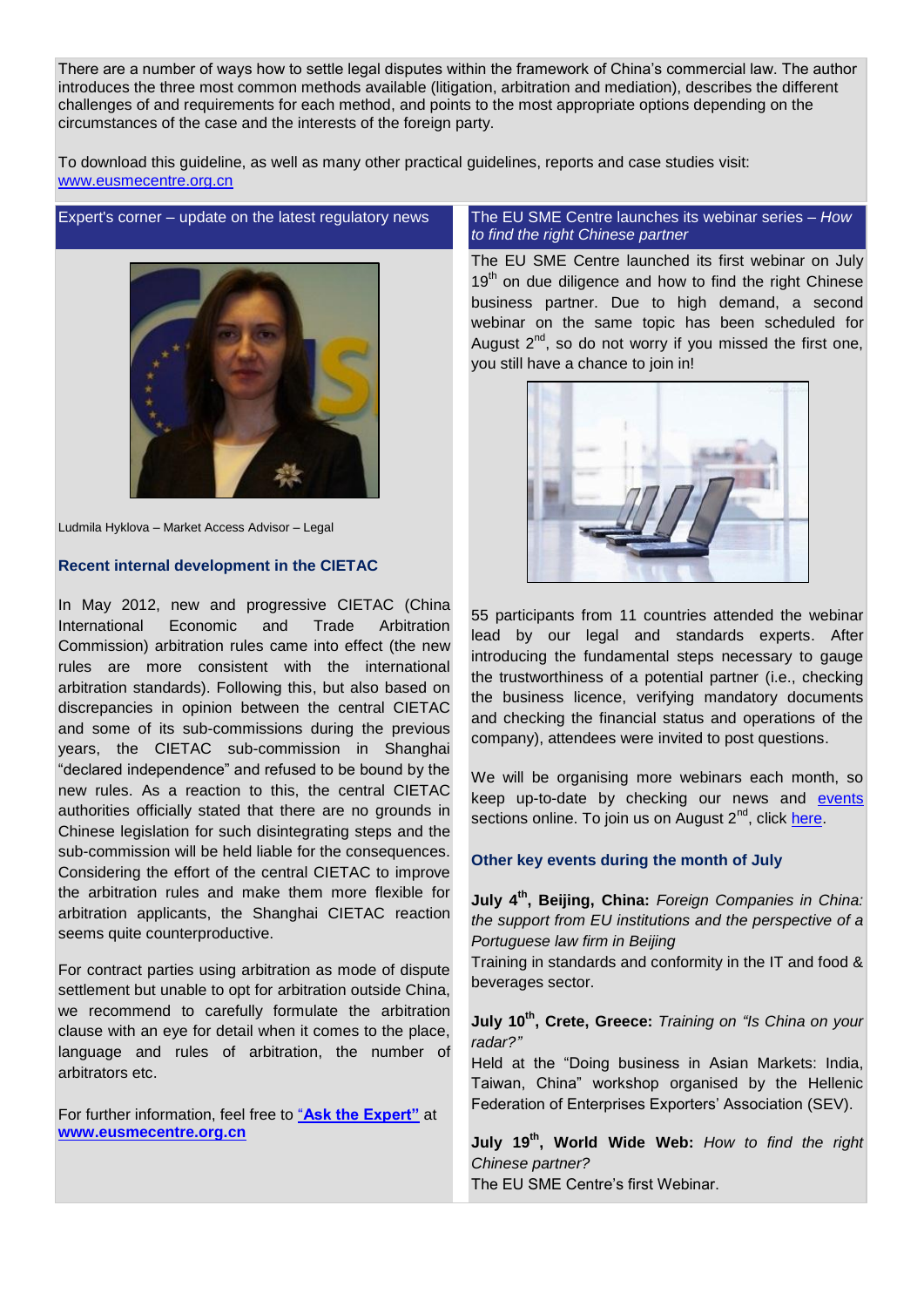#### <span id="page-2-0"></span>**How do I obtain a business visa for China?**

One of the first questions foreigners have to solve when coming to China is how to obtain the right kind of visa. We received a few enquiries especially on F-visa (business visa) and would like to share the answers with you.

When applying for an F-visa, cooperation from an inviting party in China is essential. This would most likely be your prospective Chinese business partner.

| CATEGORY                      | R         | <b>st</b><br>W            | 02(貳)                  |  |
|-------------------------------|-----------|---------------------------|------------------------|--|
| 南干北坡入堆<br><b>SATER REFORM</b> | 01MAR2007 |                           | 030<br>DAYS AFTER EN   |  |
| 签发目期<br><b>ISSUE DATE</b>     | 01DEC2006 | 答复 地点<br><b>ISSUED AT</b> | 香港                     |  |
| м<br>FULL NAME                |           |                           |                        |  |
| 出 车 日 题<br><b>BIRTH DATE</b>  | 1984      |                           |                        |  |
|                               |           |                           |                        |  |
|                               |           |                           | CANCELLED注销 2006-12-27 |  |

If you apply for the F-visa for the first time, you may apply for one or two entries into China. With a single-entry Fvisa, you will be allowed to stay in China for either 30, 60, or 90 days. The visa's expiration period is three months (meaning that you will have to enter China within three months of the issuance of the visa).

In the case of an F-visa allowing two entries into China, you will be allowed to stay for 30 days for each trip (amounting to a maximum of 60 days in China). Both entries have to happen within the visa's expiration period of three months, but you will be allowed to stay the full 30 days even if you enter China one day before the expiration period runs out.

After you have successfully applied for an F-visa for more than three times within the last six months or for more than six times within the last year, you may apply for an F-visa allowing multiple entries into China. These are valid for either 6 months of one year, with a maximum amount of 30 days for each trip.

Even though the documents needed for obtaining an F-visa should be same for all nationalities, you are highly advised to consult the Chinese consulate or embassy in your home country for any irregularities or special requirements. Usually a visa notice issued by competent government authorities (e.g., municipal or district branches of the Municipal Commission of Commerce - MOC) or an invitation letter issued by a company in China is required. These documents have to be arranged by the inviting party (i.e., your Chinese business partner). The requirements for the issuance of a visa notice by the MOC might vary from branch to branch. If a visa notice is required, contact the MOC branches in the cities your business partners are located in well in advance for their specific requirements, including those on the documents required for a visa notice.

<span id="page-2-2"></span>For further reference visit the **Beijing Municipal Commission of Commerce**.

<span id="page-2-1"></span>

| Latest and upcoming publications                                                                                                                                                                                                                                                                                                                                                                                                                                                                                                                                                                        | <b>Trade fairs</b>                                                                                                                                                                                                                                                                                                                                                                                                                                                                                                                                                                                                    |
|---------------------------------------------------------------------------------------------------------------------------------------------------------------------------------------------------------------------------------------------------------------------------------------------------------------------------------------------------------------------------------------------------------------------------------------------------------------------------------------------------------------------------------------------------------------------------------------------------------|-----------------------------------------------------------------------------------------------------------------------------------------------------------------------------------------------------------------------------------------------------------------------------------------------------------------------------------------------------------------------------------------------------------------------------------------------------------------------------------------------------------------------------------------------------------------------------------------------------------------------|
| <b>Case studies</b><br>Mixel: Mixing it up in China - Mixel is a French SME<br>that specialises in the design and manufacturing of<br>industrial mixing equipment.<br><b>Bluepharma</b> - a Portuguese pharmaceutical company<br>who is very close to obtaining the registration of their first<br>product in China, which aims to launch in the Chinese<br>market by 2013.<br><b>Upcoming: Covex</b> - a Spanish company specialising in<br>chemical and pharmaceutical products which set up a<br>joint venture with a local Chinese company in 1998 and<br>is now in the process of licence renewal. | 8 <sup>th</sup> China Jilin Northeast Asia Investment and Trade<br><b>Expo</b><br>September 6-11, Changchun International Conference &<br>Exhibition Center, Changchun<br>An investment fair focussing in international economic<br>cooperation in Northeast Asia.<br>http://en.neasiaexpo.org.cn/index.aspx<br>16 <sup>th</sup> China International Fair for Investment & Trade<br>September 8-11, International Conference & Exhibition<br>Centre, Xiamen<br>This fair focuses on foreign direct investment in China<br>and trade across the Taiwan Strait.<br>http://www.chinafair.org.cn/english/index/index.aspx |